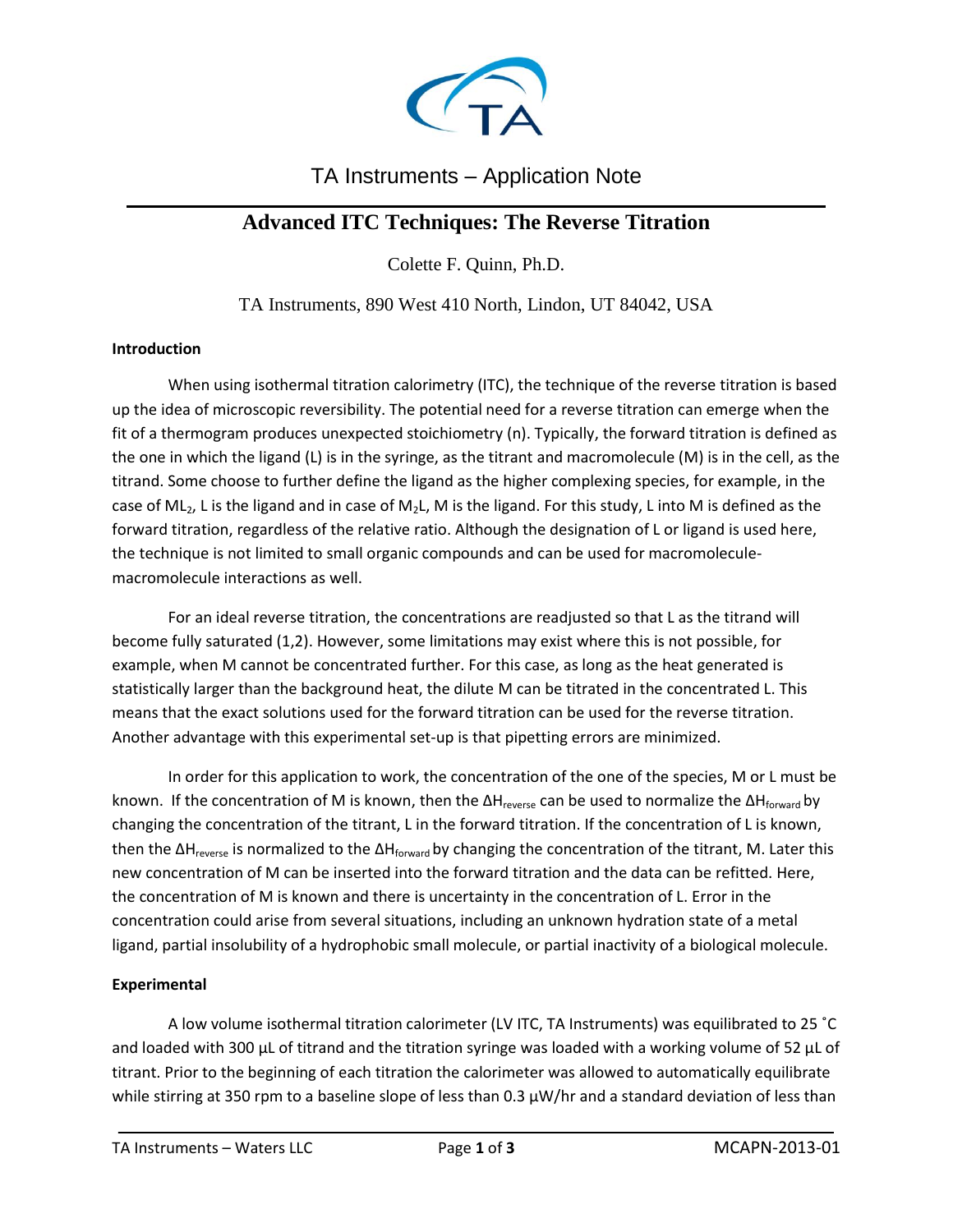

## TA Instruments – Application Note  $\mathcal{L}_\text{max}$  and  $\mathcal{L}_\text{max}$  and  $\mathcal{L}_\text{max}$  and  $\mathcal{L}_\text{max}$  and  $\mathcal{L}_\text{max}$  and  $\mathcal{L}_\text{max}$

0.03  $\mu$ W. All experiments were carried out at minimum in duplicate. The solutions used in the forward titration were set-up in saturating conditions, where L would oversaturate M in cell. The identical solutions M and L were used in the reverse titration without modification. Therefore, the reverse titration was not set-up in saturating conditions; M did not saturate L by the end of the titration.

Background titrations of titrant, M into buffer and L into buffer were also collected and data was baseline resolved using the appropriate background titration.

### **Results**

The forward titration yielded questionable stoichiometry, as it was expected to be 1:1 To be certain of the possible new stoichiometry, the reverse titration was performed using the identical solutions (Figure 1). Even with a low concentration of the titrant, 30 µM, the signal (black) was statistically different from the background titration (red). The first step was to background resolve the unsaturated reverse titration data (black) with the M into buffer (red) background data set (Figure 1, Top thermogram). The two enthalpies, ΔHforwardand ΔHreverse, were compared and the ΔHforward was approximately 2x greater than ΔHreverse.

Because the concentration of M was known with certainty,  $\Delta H_{\text{reverse}}$  was used to correct the concentration of the ligand, L, for the forward titration, by changing this value until ΔH<sub>reverse</sub> = ΔH<sub>forward</sub>. After normalizing ΔHforward to ΔHreverse for two sets of data, the overlay thermogram to the right is produced. Rather than plotting heat,  $Q(\mu J)$  in NanoAnalyze © has the option to plot the normalized heat flow (kJ/mol)(Figure 1, Bottom). From the raw heat measurement, the duplicate run values differ by only 0.08  $\mu$ J, corresponding later to a standard deviation of less than 1 kJ/mol, with an average value of  $ΔH<sub>reverse</sub> = 24.6 ± 0.9$ .